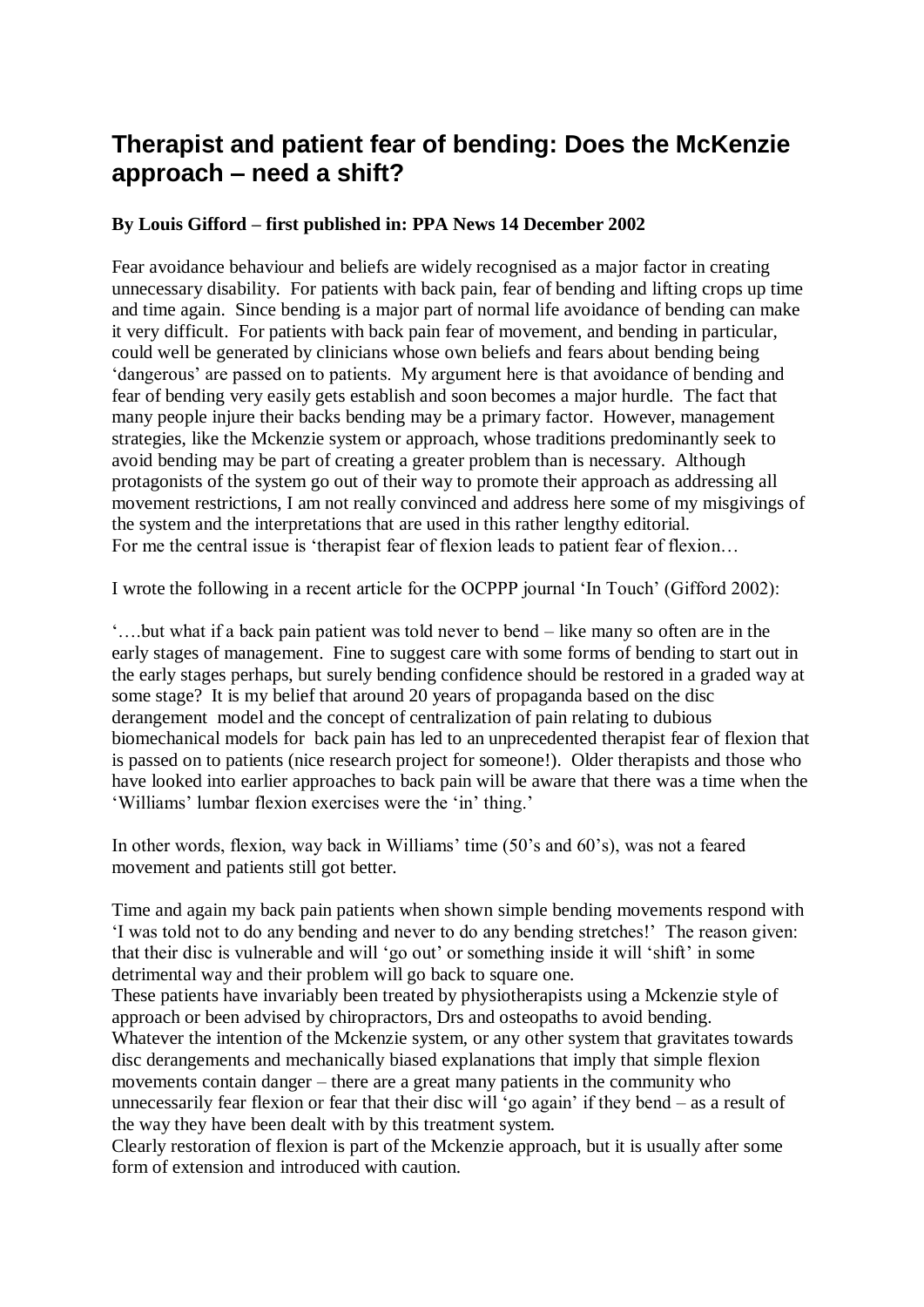I have always felt very alone in my criticism, but I was relieved to hear a fellow dissenter at the International Association for the Study of Pain (IASP) world congress in Vienna in 1999. The lady was apparently an anaesthetist and she made this comment during a discussion on the management of back pain by physical therapists: 'When are physical therapists going to stop forcibly extending patients – I am sick to the back teeth of seeing patients who have developed a full blown radiculopathy following this treatment approach'.

While teachers of systems like 'Mckenzie' go out of their way to state that such methods are not taught – the clinical reality is that this type of management and its outcome is common. The Mckenzie book that I have and the courses I attended with Mckenzie pushed further and further into extension to achieve the desired result. I still have my 'Mckenzie' belt to hold the pelvis down while the patient forcibly extends against it…..

I would like to make a few points and then make a few proposals. I would also like to thank Peter Ward from Tameside General Hospital for responding directly to me about the statements I made above in the 'In Touch' article. I will pick up some of the points he made in this piece and would welcome his or anyone else's comments back again for the next PPA News.

(If this doesn't get a few letters – what ever will!!)

### *1 st observation – attention and expectation move and change pain with repeated movement*

Is the centralisation phenomenon – that relies on instantaneous changes in location of pain and changes in pain intensity something that we should really trust? – I don't think so, but many do.

Long ago I gave up using a combination of asking about pain while getting the patient to repeat a movement – because it wasn't productive and often made matters worse, and quite often a lot worse (for me). Having to face patients who one moment have simple back pain and then later rapidly develop leg pain and a neuropathy is not nice and something I would preferred to avoid (fear avoidance- yes!). If something is a possibility and is unpredictable – the tendency is to avoid it, or at least go very carefully with it. (Going slowly and carefully over time – graded exposure – is probably the best form of 'wise action' to offer and suggest here.)

In the late 1980's I had a patient who had back and right leg pain – 'Geoff'. This was his first episode and he was about 35 years old. He was quite fit and getting worried by the pain as it was spreading down his leg and was not getting better. The pain had reached the back of his right thigh but was most intense in his buttock. His problem was three weeks old. I did a Mckenzie style of assessment using repeated movements but instead of focusing on pain centralisation I deliberately altered my initial bias towards peripheralisation. *'I'm interested in where you feel most of your pain as you do the movements…., what's happening in the back of your thigh?….. keep going, any change in the pain intensity?'* I touched his thigh, '*what about here? It would be good if you got less here (touched buttock) and more in your leg (touch leg) – any change?* ….etc.. The pain rapidly increased in intensity in the leg compared to the buttock ….. I carried on, '*keep going with the movement, but now I want you to concentrate on the centre of your back and the pain you feel there,* (three, four repetitions) – '*what's happening now, how's the pain in your back compared to your buttock and leg…'*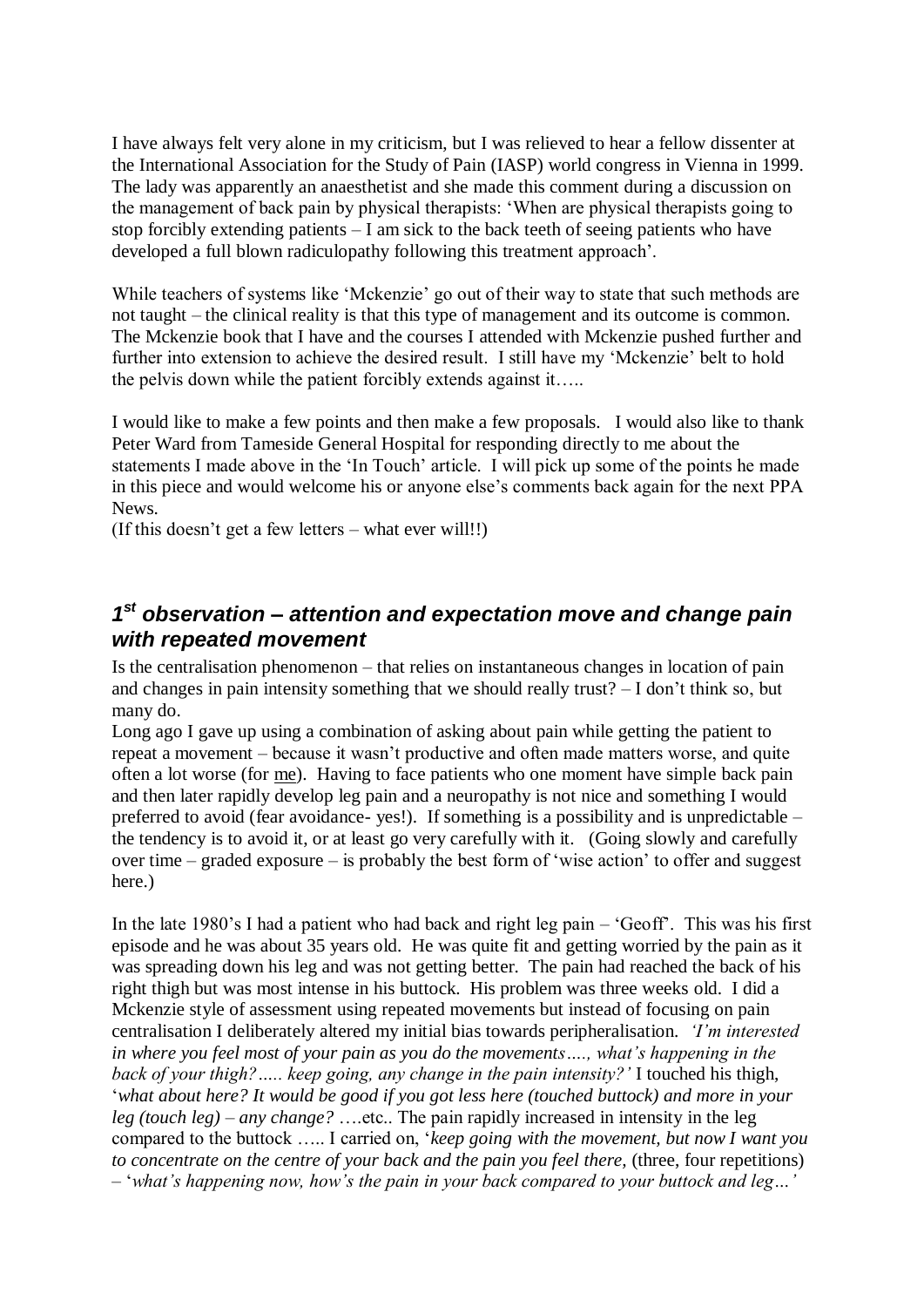The pain was now more intense in the back and less in the leg….. '*keep going and now let's see if the pain can get less in your back too….'* And …. it did!

You may be wondering what movement the patient was doing – it was repeated flexion in sitting.

I saw the patient again the following day and he reported little change, if anything he had had quite an uncomfortable night and was a little worse than before. He had been doing the repeated movements and concentrating on getting the pain into his back if he could (centralising). He found it quite easy to do and the pain moved and eased well.

I went through the whole repeated movement thing again – moving the pain out to the leg and back to the spine using straight forward verbal and touch cues to direct his attention, but this time using a different movement – crook lying, pelvic rock with the emphasis on extension. Again the pain moved as directed!

Here I had a patient – where pain could be centralised or peripheralised no matter which direction of movement was chosen! Was it an anterior derangement on day one and a posterior derangement on day two? Or vice versa?

Part of an explanation for pain moving location and changing with movement surely has to include a consideration of attention and expectation – and therefore mechanisms of processing. In other words, the 'pain gate'. Focusing the patient on the desired area by touch or verbal cues effectively facilitated the sensation of pain there.

It seems to me that all studies that have investigated the centralisation effect/phenomenon have been done by highly trained Mckenzie therapists – who must be biased (whatever they may say, they say and do) to finding and proving the centralisation phenomenon, rather than disproving it.

Good science should go out of its way to try and prove that an observation **does not** exist and this is not apparent in the centralization studies that I have seen (e.g. Donelson et al 1997). But, I sympathise, the problem with the types of situations pain therapists observe with patients – is that what ever they set out to find they probably will! Pain so often has a creepy conforming personality and behaviour style. It responds to the control freak therapist and the patient who goes along with the control freak!

Perhaps patient's and their pain are simply being bamboozled into moving in the direction desired no matter what may be happening to their tissues….. and if you're a normal human and involved in a trial that involves something close to your heart you're going to want to make it work!

Geoff's pain changed intensity and moved location with the movements – but most musculoskeletal pains do – and it doesn't seem to matter which movement direction is involved.

If anyone sits for long they get uncomfortable – movement, any movement, tends to relieve the discomfort or change it in someway. If you sit for long you tend to want to straighten, if you stand too long you want to flex. So too with patients in pain – **pain likes variety**, pain is just not consistent in its reporting. Hence, different movements are required depending on the current situation. Directions that we think might be detrimental may not be, but at other times they may be. The discomfort from a freshly cut knuckle doesn't stop us bending and straightening it. In fact bending and stretching, even to the point where it weeps and bleeds often feels good and it still ends up healed and functional. Normal movement is the key I think.

That only one direction should be used before others are allowed just doesn't seem to follow and needs a healthy challenge.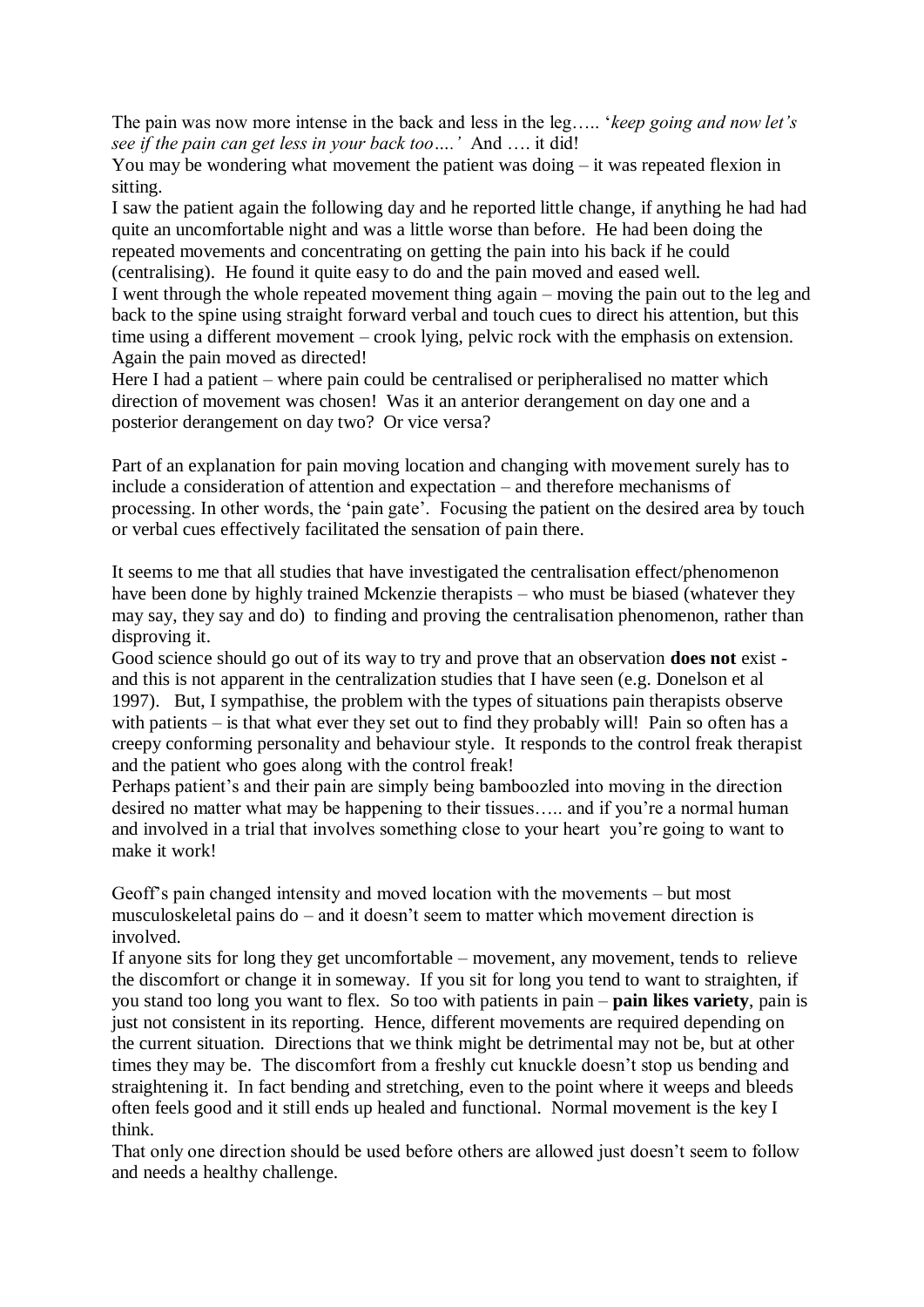Many of us who suffer pain on movement repeatedly and instinctively keep trying it to see if we can free it and to test it to see if its getting better and to urge it on a bit. Clever. Pain seems to sometimes want pain to make it better and stimulate healing. Patients who wake in the morning and have pain when they move – often just have to get going rather than continue to rest. Thus, many patients with musculoskeletal pain problems who stay still for a while find relief with movement – but later on while moving become painful and find relief with resting. Pain just isn't consistent – one minute it wants you to move, the next it wants you to rest. One moment it wants one direction later another and so on. At an extreme end of the spectrum patients become 'maladaptively' restless - think of many severe nerve root pain syndromes (acute or more chronic) and many chronic pain problems too. For me restlessness is good for healing – but in chronic maladaptive pain states, this adaptive phenomenon becomes a terrible disturbance and one that is very difficult to overcome. Adaptive biology going mad.

My clinical observation is that it is very rare for common back pains to want to only move in one direction – except when they are fearful of a particular movement.

Geoff was useful – he exposed the 'attention' aspect of pain as well as making me realise that a bias to a particular movement direction was not required, not natural and not necessary for my own clinical comfort.

## *2 nd observation: - It doesn't work if you're sceptical!*

I don't know if this is helpful, but as soon as I started doubting the value of centralisation - it never happened again in a way that was helpful! All I found was that patients became worse because I was doing movements repeatedly that hurt!

When a patient does a movement, or is requested to do a movement and it hurts I think its worth asking them what *they* feel would happen if they kept repeating the movement (as well as asking them how they feel about doing the movement). Some patients instantly say that it frees up or that it will make it a lot worse. If they are a bit uncertain and not sure it is usually more than likely to make them worse. A key clinical point here then  $-$  is to ask them a) whether they mind doing a particular movement – and if they don't mind doing it and you want to examine repeated movements – ask them what they think might occur before you do them.

In my clinic I always demonstrate a movement, say something like 'how do you feel about doing this movement?' - and then point to my white board where there is a list of responses:

The activity movement….

- Happy?
- Confident?
- $\bullet$  Not sure?
- A bit anxious?
- Not keen at all?
- No way!
- Get lost!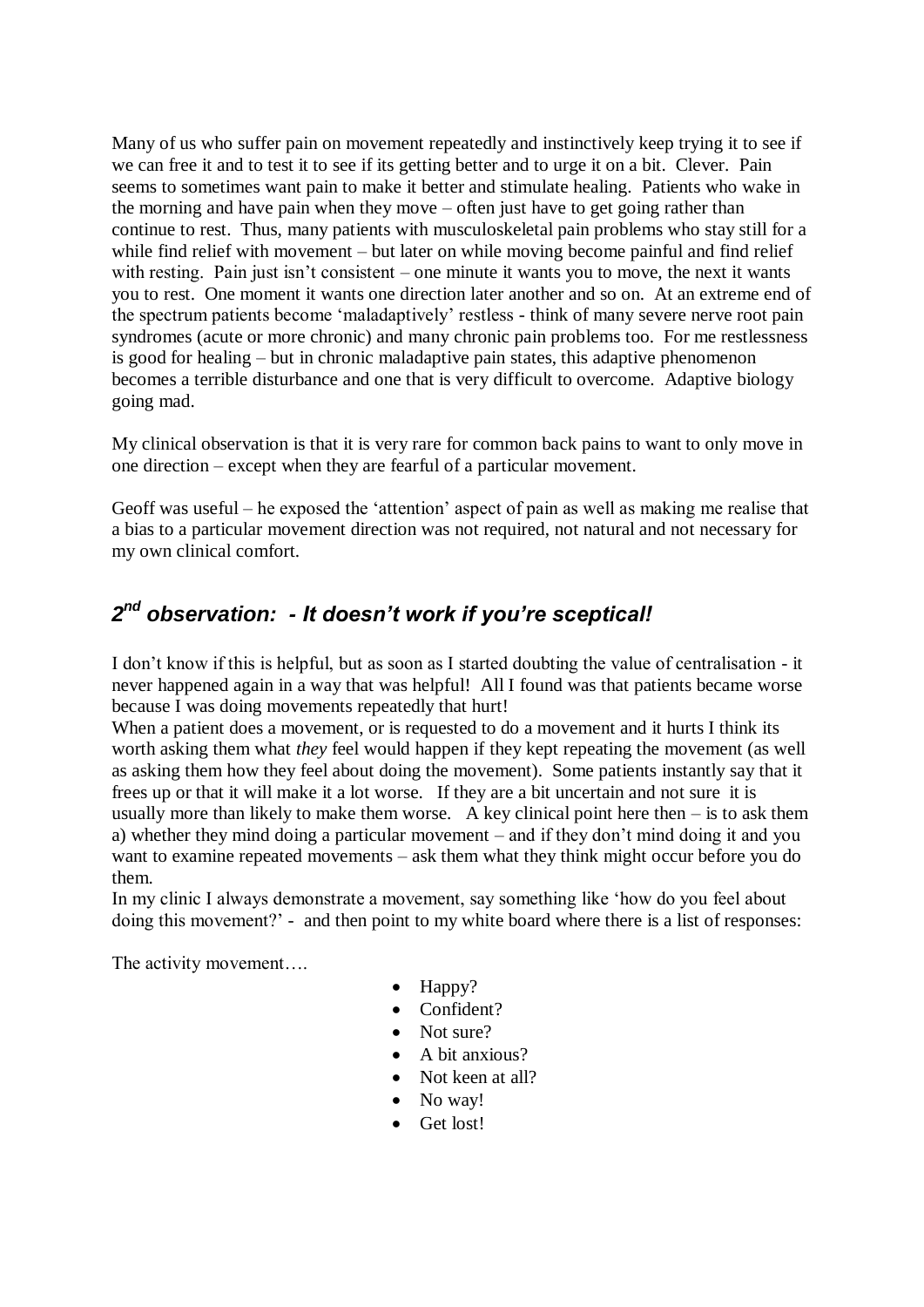My stance is that it is always best to start easy, comfortable and relaxed, pain free if possible, build confidence slowly and then gradually move into range and greater repetitions over time – it may take a few days, occasionally many weeks, but it seems more natural and minimises risk (whether acute or chronic).

If you go too quickly you ruin your chances of a graded exposure approach if the pain gets worse. Patients quickly become very reluctant to repeat a movement, however gentle, if it has already made them worse. Backing off and starting again is far harder than starting easy and working gradually in. Desensitising is rarely achieved rapidly just as sudden restoration of confident movement is rarely achieved rapidly.

### *3 rd observation: Patients whose pain centralises, moves location and/or gets less often get worse later.*

Using pain response (lessening/increasing, shifting location) with movements as the main guide to treatment 'direction' needs a note of caution. Consider the following:

- While pain may lessen or move location with repeated movement as described above the movements done could well be irritating or injuring. Recall that many people who have sustained significant injury may feel little at the time and can often perform remarkable physical acts – more especially when focused or preoccupied by something. The patient's strong desire for pain relief is often fulfilled by the therapist – and the therapy or exercise - whatever they do. A treatment that causes physical harm may relieve pain. However, the harmed structure has the potential to cause pain later.
- I think the story of 'I walked in doubled up and walked out cured' is an unfortunate myth that puts undue pressure on naïve/inexperienced clinicians to achieve the impossible … ask the patients whether they were sore afterwards – 'oh yes, the inflammation took over a week to settle down…..' etc. Would they have got better faster without the intervention one wonders. Shouldn't we be thinking that rapid gains in range of movement or changes in antalgic postures are undesirable or most likely, risky? The Mckenzie approach seems hugely linked to the rapid correction of the back pain patient who is flexed and shifted. If the patient doesn't go out straight (sometimes taped straight)– we've failed. I hated that pressure and it took me years to feel comfortable with slowly working out antalgic postures. Shifts are likely a part of biological wisdom – they sometimes remain unnecessarily long, but just like correcting abnormal gait – its better, I think, to take a little time.
- It seems likely that from a **tissue** perspective the pain gate in some circumstances can be detrimental (survival over-rides the needs of the tissues). Once the novelty or the excitement of the movement/activity/treatment/therapist subsides (perhaps hours later or even the next day) the freshly injured or freshly irritated tissues' nociceptive activity starts to gain access to consciousness - the pain gate swings 'open' – and the patient begins to feel worse. Continuing to repeat the movement may just stir it up even more (but may depend on the patient's beliefs about the exercises). I can hear some of you shouting – 'you've got the wrong direction Louis….' No, for me, the more you tangle with a stirred up pain, whatever the direction you go for, the most common outcome is 'pain worse and worse' … and therapist sick in the guts. Maybe I'm rubbish at it – but remember there was a time when I was enthusiastic and it *appeared* to work regularly. Perhaps the best rule to follow is that pain is slippery and often does not accurately reflect the tissue status of its location or the tissues that might create it or amplify it.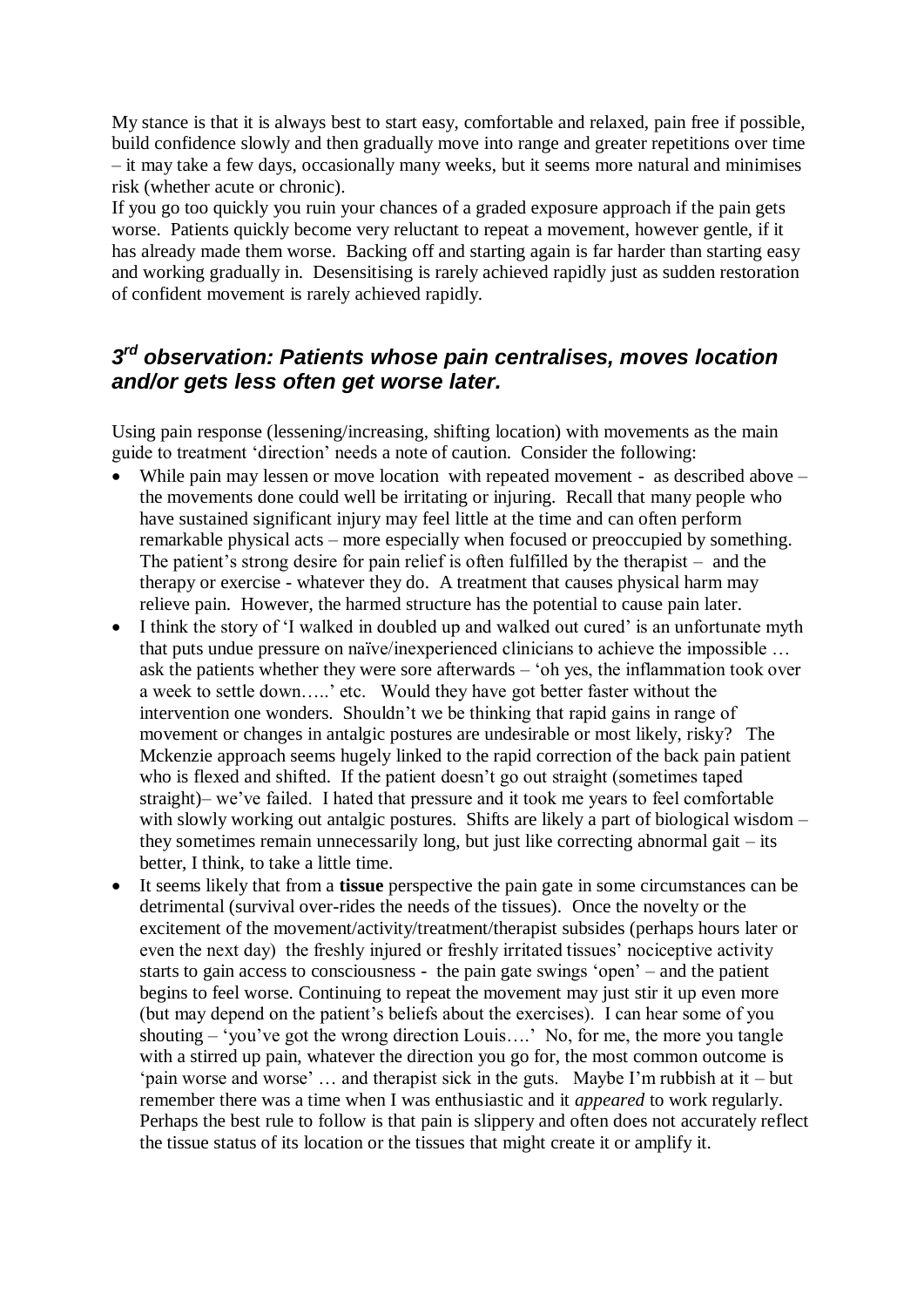- You can very rapidly make pain worse but its very difficult/impossible to make it rapidly better again.
- Inflammation takes time to build up in many musculoskeletal tissues. Injure a tissue now and it may be many hours before inflammation reaches its peak. Peripheral nociceptive activity (though not necessarily conscious awareness of pain) usually bears a direct relation to inflammatory status.
- My biggest concern, like that of the angry anaesthetist mentioned earlier, is that by doing lots of repeated movement, moving rapidly into ranges of movement, often to end ranges and pushing them and repeating the movement we are entering a potential minefield – for the nerve roots (as well as for the patient whose probably never been asked whether they like or dislike the movement). I believe that I have been responsible, and that many others have too, probably unwittingly, for producing horrid exacerbation or precipitation of nerve root pain and subsequent, sometimes dramatic – neuropathy. I would do anything to try and help other therapists and newly qualified therapists to avoid doing the same. To follow the rules of repeated movement and centralisation/peripheralisation and believe you're safe – I'm sorry, its not good enough – centralisation may nicely occur but the next hours, next day or a few days later the pain can spread and increase in intensity, become more constant and a neuropathy can develop. The pain may last months or become a chronic pain problem. Following this rule is not a guarantee that no harm is done – it relies on instantaneous pain response and pain response is just not reliable enough, not to be trusted - sorry. Peripheral nerves have been shown to increase their sensitivity states hours or even days after being injured (see Devor & Selzer 1999) and may show little or no nociceptive activity at the time of injury. Repeated movements may be injuring neural tissue that only starts to generate nociceptive activity and become sensitised much later on.

It's anecdotal but when I am teaching I often ask groups of physiotherapists whether they have treated patients whose sciatica's developed following forceful manipulation by chiropractors, osteopaths or physios – invariably nearly the whole class raise their hands. I have received the same response from classes of chiropractors and osteopaths in response to Mckenzie extension exercises by physiotherapists.

Maybe the sciatica was going to happen anyway? Well, yes, but it's so frequent.... My clinical experience, if I had to pick a 'fear' direction, is that repeated extension (including when there was a fad for combined movements – often into extremes of extension) is more provocative than repeated flexion whether the pain centralises or not. Ultimately it probably depends on how far into range you take the patient and how many times the movement is repeated. Interviewing and managing a very distressed young physiotherapist who attended a combined movement course where she was repeatedly taken into extension combined with lateral flexion and who quickly developed a cauda equina syndrome – is just one example of why I am writing this piece with a passion. Permanent saddle anaesthesia is not funny.

There is plenty of room for unbiased research here – but don't ever ask me to get involved in doing repeated movements further and further into range in my assessments – been there, done that, seen the disasters, backed off, gone slowly, got people physically confident again – happy!

Remember, extension decreases the size of the intervertebral foramen, the radicular and spinal canals – and the effect is far more marked in the presence of degenerative changes and lesions that occupy space like disc herniations. Standing up, standing or sitting up with a lordosis and extending compromises and compresses neural tissue in the spine. Most back pains/sciaticas seem to naturally find most relief in a degree of flexion.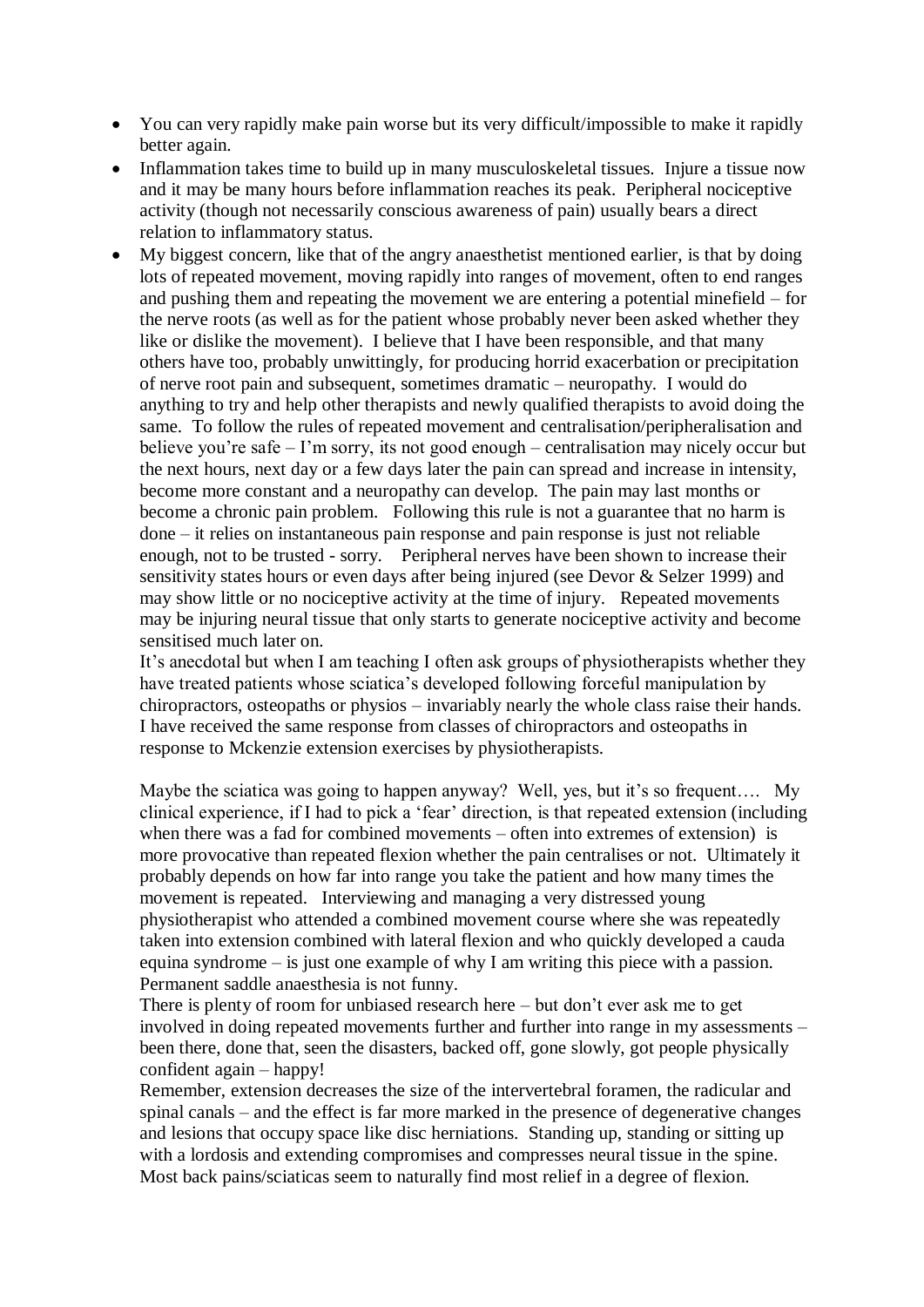Antalgic flexion here is a 'nerve friendly' posture (see Gifford 2002b for further discussion). I agree that the nervous system is designed to cope with being squashed and stretched, and extension is a normal spinal movement that should be healthily maintained. But extension, like any other movement that is limited or painful –needs respect – whether it be for reasons of pain, or mechanical dysfunction.

Lastly here, if you want to move fluid around structures like a disc  $-$  just move, do simple easy movements mid range that are comfortable and relaxed, and take time – just like most people do who are a little stiff to move when they get out of bed in the morning.

## *4 th Observation: Peripheralisation may be normal for some back pain patients.*

From my observations of everyday back pains over time it seems to me that there is no nice set route or mechanical explanation of pain on which a risk free therapeutic rule can be based. Everyone is different and everyone is unique. Back pain, its development and recovery, are blatantly unpredictable, so much so that the term 'predictably unpredictable' seems justifiable. Pain moves, intensifies and disappears from hour to hour and day to day. One moment its worse in the leg later its in the buttock or back and so forth. Many back pains develop into sciatica, the pain gets worse in the leg, subsides in the back and remains in the leg until finally they get better – or vice versa. However, getting worse in the leg and spreading further and further down it, seems to be fairly reliably associated with slow progress, neural irritation and often, neuropathy.

#### *Proposal – 'the twisted ankle approach' = side step repeated movement examination and the search for centralisation…..*

……focus on maintaining normal/modified activity, with graded resting and graded restoration of all movements – all together, from the word go.

This probably wont catch on but for those of you who have 'failed' at Mckenzie and repeated movement testing for acute and subacute back pains - like me (and the anaesthetist mentioned earlier) - and wonder what's best to do 'physically' – I would like to suggest the humble 'twisted ankle approach' – a tried and tested scheme (by the great unwashed who recover without consulting anyone) that is not tied to any big name or requiring anything difficult or expensive to learn. So:-

- Ponder what an acute back pain racked hunter-gather might do. Also ponder what he might think is wrong….. worry and do nothing and die, or, – get going again as soon as he can and live?
- Watch how your injured pets have a bit of a go slow at first but thereafter test things out for a few days and then get quickly going. We all know of a neighbours dog who was scat off the road by a BT van who had a few shaky days early on but was astonishingly running around again and wagging his tail within a week. Slowly at first, find your feet then gather confidence. Having nothing in your head to worry about and take it as you find.
- Accept and adjust to slow progress sometimes. Tell patients about this.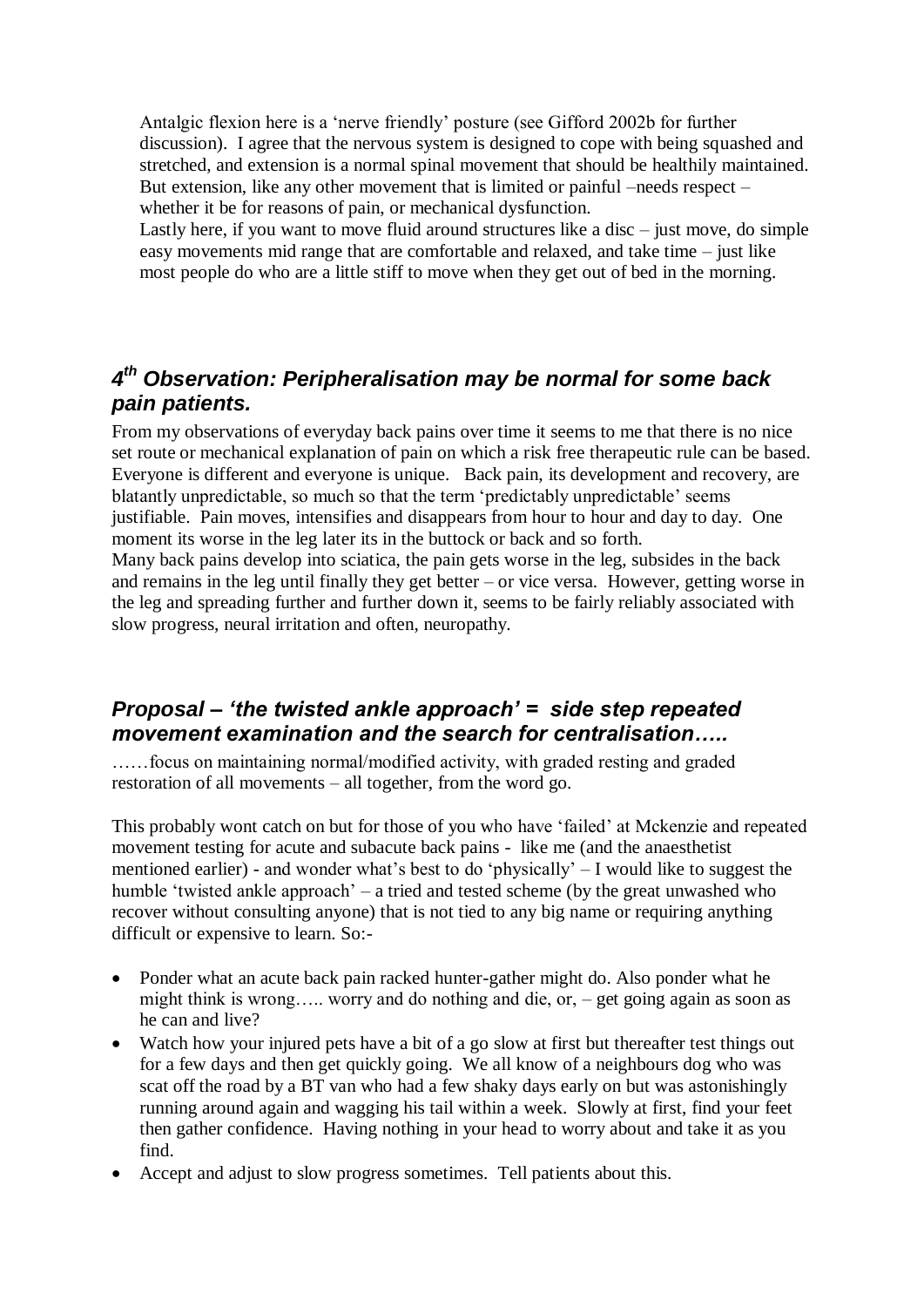- To keep patients going/functioning, sometimes its worth actually teaching them an antalgic posture, movement or gait (another good research question!)!!
- Pain puts healing and normal movement on hold so use treatments and management protocols that really do help lessen the pain (acute situation). We are sometimes blinded in our reasoning by changes in ranges of movement.
- Resting continuously for long is unwise tissue healing strength is governed by the stresses and strains that impact them as they heal. Tissues weaken with lack of use. Rest can be graded down as movement is graded up. Think of the hunter-gatherer and the dog again. Performing a movement in only one direction is denying movement in other directions i.e. it is the equivalent of resting/splinting and immobilising.
- Changing posture regularly is better and more natural than doggedly maintaining one so called 'good' posture – i.e. lordosis. Insisting on one posture creates fear of other postures.
- Once a good red flag type assessment has been done focus attention during assessment on confident movement and what the patient feels they want to do or are capable of doing - not so much on pain response during movement. E.g. 'I am going to show you one or two movements that move the back – what I would like you to do is show me what you can do within your limits. If there are any movements you are not keen on doing let me know (these can be explored later in different ways/starting positions if appropriate). I don't want you to feel you have to push hard or hurt unnecessarily, the aim is for me to see what you are comfortable and confident to do…'
- Think about a twisted ankle and what you would do movement wise and use the same principles with the back. In other words - try and promote movements in nice easy relaxed ways *in all directions* to start with. Some directions may be easier and some more difficult than others – so be it. Progress difficulty as per classic rehab principles.

As mentioned earlier, Peter Ward wrote to me in response to the 'In Touch' article – he is a 'pro' Mckenzie therapist. In his letter to me he stated that in his opinion 65-75% of acute low back pain problems require extension *initially*.

I strongly disagree! What's the response if I said 90% of my patients get significantly worse pushing repeatedly into extension? Or, 90% of my patients don't require just extension? Or, 90% prefer and find gentle and progressed flexion, side flexion and rotation much easier to do and have to go very carefully before they get going with extension?

I believe this type of statement (a requirement wholly based on the centralisation phenomenon and repeated movement testing observed in assessment) is a significant factor in creating therapist and patient fear avoidance of flexion. It might be a fact for you, but its not for me. There is no evidence that I know of which has found that flexion or extension movements are any more detrimental/helpful than any other movement of the spine. For me, if patients find extension easier to do than flexion – that's fine, but, just like exercises for an ankle or a frozen shoulder – all directions need a bit of movement from time to time and need grading up at a pace appropriate to the pace of the individual and their recovery.

Peter also gave two patient examples: – Here is the first (note my italics added and comments on them below):

**'Patient A** has recovering back and leg pain, which has improved with extension exercises. Flexion exercises are *cautiously introduced*, and produce a return of leg pain, and also a loss of extension range plus increased pain on extension. In this case *something undesirable is happening mechanically*. *Flexion would be postponed and retested periodically*. *Once it can be performed without producing a painful block to extension, it can be introduced and gradually progressed*.'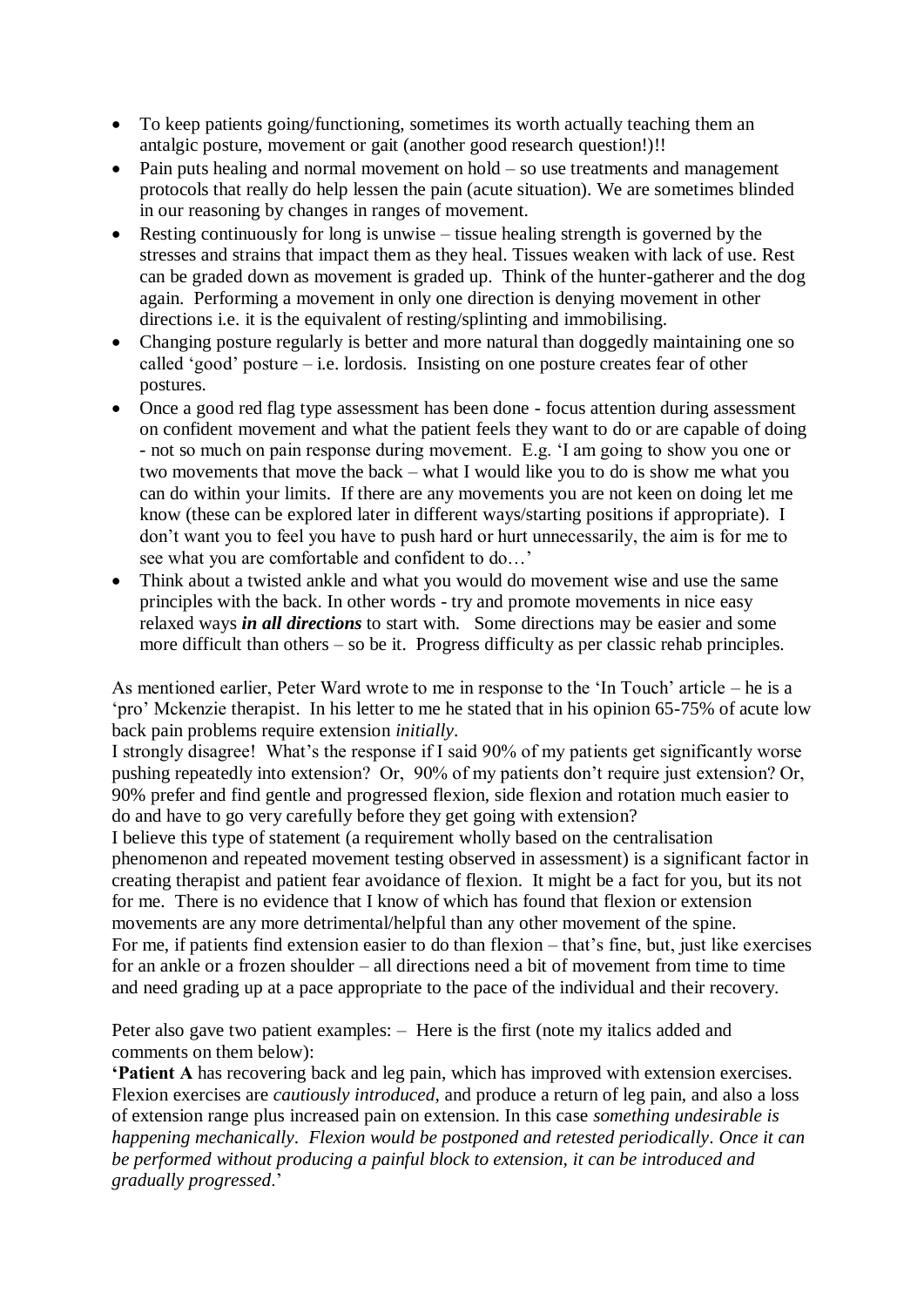#### Comments:

- *cautiously introduced* whoops! therapist fear avoidance!
- *Something undesirable is happening mechanically* whoops! fear avoidance increased!
- *Flexion would be postponed and retested periodically –* more fear avoidance ….
- *Once it can be performed without producing a painful block to extension, it can be introduced and gradually progressed*…… and more fear avoidance – all implying flexion to be dangerous.

Why not start easy bending, rotation side flexion straight away too? I'm trying to rack my brains for the last patient I had where I got them to **not do** some form of flexion as part of a program from the word go…. Poor outcomes here are invariably associated with yellow flags – not the direction of a movement. Not doing some bending or avoiding it - is **making a yellow flag.**

Every back pain patient that I have seen, as far as I can remember, has been able to comfortably perform all their lumbar movements, in part, in one way or another, from the word go. The more that I have adopted a start slowly and carefully and build up approach – using several or all movements – just like a twisted ankle regime – the fewer flare-ups or disasters I have had and the less back tracking.

Another thing with patient  $A$  – the continued flexion avoidance was based on flexion resulting in loss of extension and increased symptoms with extension after flexion. I think this is normal:

- If I spend an hour digging the garden (repeated bending) I notice that my extension range is decreased like no tomorrow when I go to stand up.
- If I spend an hour walking or running  $-$  I've noticed that my bending is stiff and significantly reduced in range until I free it up with a few bends. Even though bending hurts a bit it feels freer after.
- My observation of many acute pain patients is that if you stretch or sustain one direction the opposite direction invariably gets stiffer. Put an acute back pain patient prone for several minutes and then get them up and reassess bending – it's often a good deal stiffer. Now get them to lie on their back and do pelvic rocking into flexion and reassess standing bending again – it's often freer again and extension has gone stiffer etc... sometimes its dramatic, but its normal.

The longer flexion is avoided surely the greater the likelihood of flexion being feared/being difficult to recover and the more likely cautious trials of flexion are likely to peripheralise the pain….

Imagine what the patient A is thinking when flexion is tried – they're a bit vigilant and anxious of flexion (mimicking the therapist), and likely focused on any peripheral symptoms (like the therapist) – the nervous system is expecting it and, yep, its going to happen and  $\dots$ whoops…. better back-off just in case. Not only is fear of flexion being promoted, so too is a fear of distal pain. Once a notion is in your head, it's very hard to get it to go away.

Peter also used a second patient example:

'**Patient B** has recovering back and leg pain also helped by extension exercises. Flexion exercises are introduced and, similarly, produce leg pain. However, retesting shows no loss of extension following flexion. The key point is that the patient is mechanically no worse. The mechanism is probably neurogenic and linked with sensitive nerve tissue. This patient needs